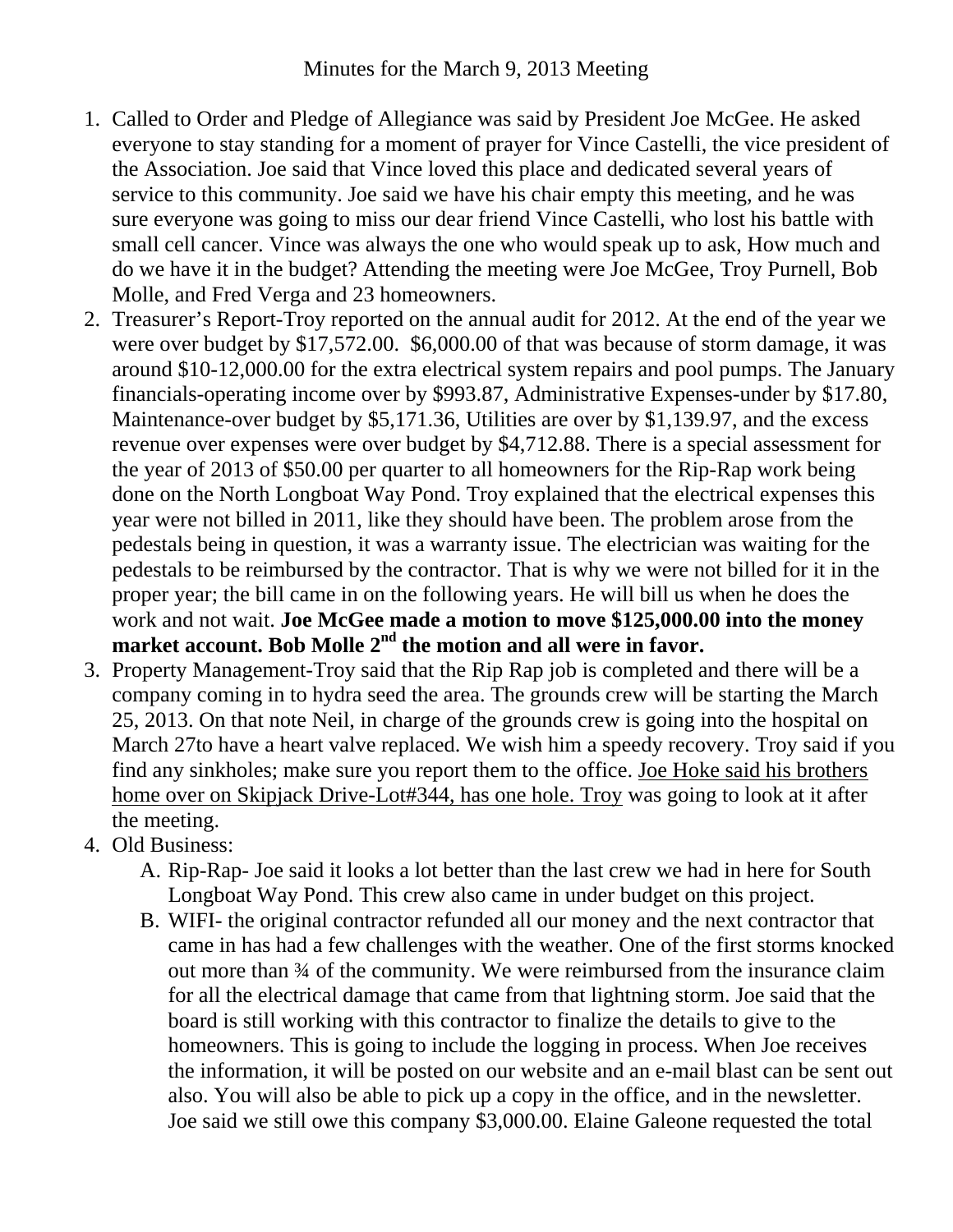cost of this WIFI installation, including the electrical. Troy said he would get that for her.

- C. Bathroom Walls-completely tiled. Troy would like this to be done. Joe has asked him to get more bids.
- 5. New Business:
	- A. Marquis signs-**The board approved to replace both of the marquis signs for \$15,000.00 at the last board meeting. We have gotten bids for the electronic boards. The most expensive one was \$20,000.00 –Selby sign Co.** Then Joe got a bid from Stewart Signs that was \$14,000.00. Troy also stated that he got bids to refurbish the existing boards at \$6-7,000.00. The cover on these boards will be BB proof. The board has decided to go with Stewart signs. Donald Rodgers can install the posts we will need.
	- B. Insurance- Troy has met and talked to several insurance companies for the community. Our current company is saying that the paddleboats are a liability and the cost will be 9,907.48 for this year. Joe said that the paddleboats were an amenity to the community. Joe said if there would be a difference in our cost if the company knew we only had 6 paddleboats on the pond not 12. That there is 6 months they are not even in the water. (The cost went down \$616.00 after Troy met with them.) Troy also said our other insurance company is the one we had a claim in to for the electrical storms. That one is due in June, and he feels that policy could go up in cost.
	- C. Ceiling Repair in Rec. Center and Clubhouse-Is not needed this year; we had it painted last year.
	- D. Camera's on the pier-Dave has suggested for the pier area to have a self-contained system. That means we do not have to have fiber optics from the pier to the Clubhouse. It will be recorded by the WIFI system completely separate from the normal camera system we have in place. Dave will be down to replace the 2 cameras in the storage yard.
- 6. Committee Reports
	- A. Boat Storage-Dale Verga reported that 81 slips have been paid for but need information for 38. We have 50 homeowners who had a slip last year and have not paid for it this year and haven't let anyone know if they still wanted it. Joe said that Valerie will have to call the 50 late homeowners and Dale will have to send a letter out and tell the homeowners that have paid that they need to have all information in before March 25, 2013 or they will lose their slip. Troy brought up a situation that happened over the winter months. **The Association can move anyone's items in the storage area out to the center of the storage area when work is being done**. Troy asked Valerie to send another e-mail blast about the boat storage being due! There are a total of 171 slips in the storage area. There was a question about having a 4 wheeler in the storage area. **Joe responded that in article 3.8 Declarations it states that no off road vehicles may be off loaded in Assateague Pointe. They must stay on the trailer.**
	- B. Beautification committee- Carl Thompson has had several operations and is unable to run the event this year, he has chaired this event for several years with Ray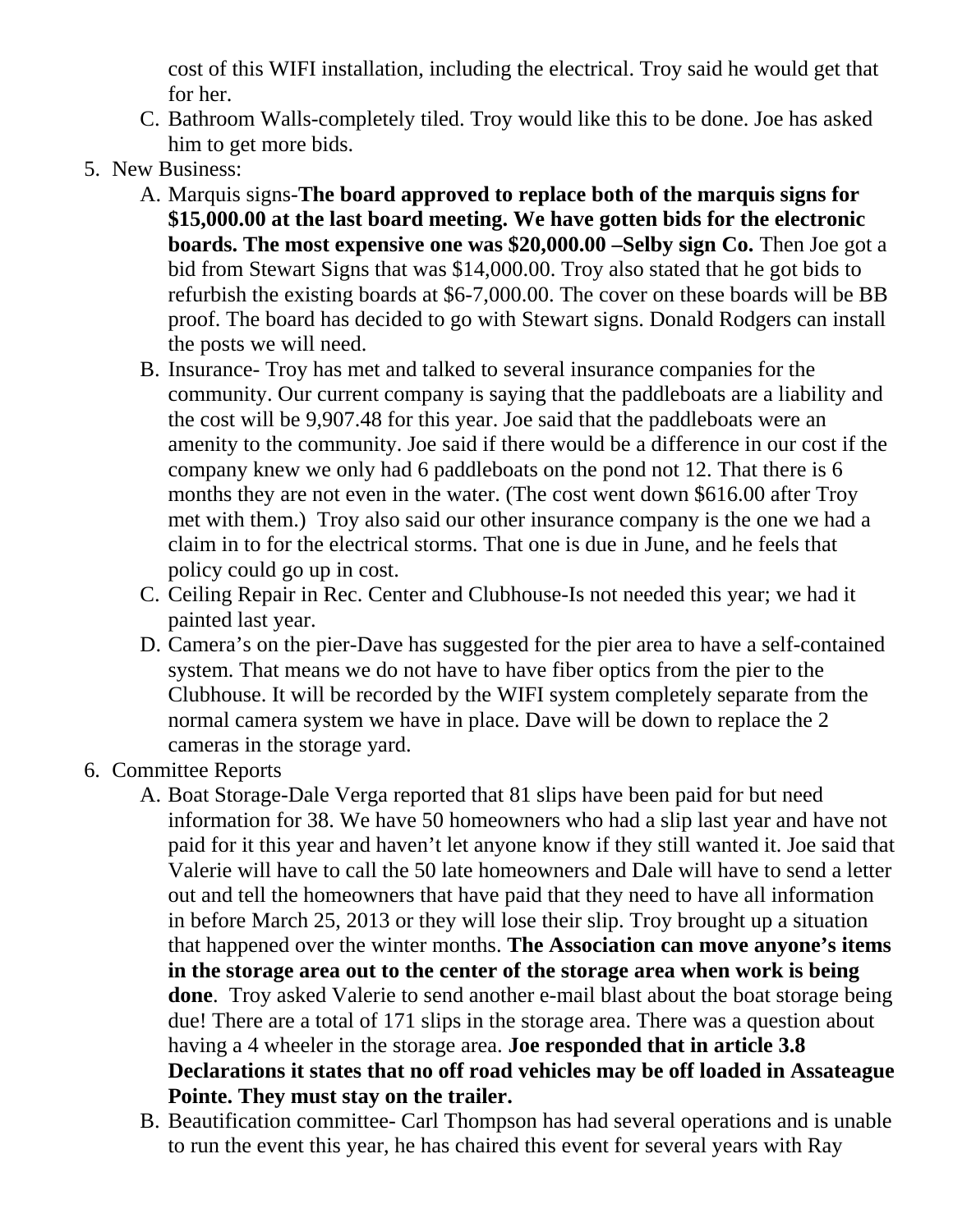Howard. Ray Howard will be in charge this year. He reported that Mr. Jim Coyle will paint the yellow lines, curbs but not the parking bumpers.

- **C.** Financial-Patricia Griffith has asked to get 2 more members for her committee. Andy Lapinski was on this committee and he passed away this winter. Mike Tebin sold his home. Joe said anyone interested in volunteering for this committee to put in a resume and the board will vote on. **Elaine Galeone asked if we ever send out 1099's and Troy answered yes and she would like to see them.**
- **D.** ECC-Cathy Ortel needs volunteers for folding and stuffing envelopes. Joe said Valerie will put that in the next newsletter. This year the main issue will be power washing siding. Joe also commented on a homeowner that decided to put on a roof without an ECC form being turned in. Joe said that after seeing this roof, which happens to be a bright green, and the shutters are red and the porches are painted brown. This roof would not have been given permission. Joe said that this homeowner is facing a very expensive alternative to make things legal! We all have the blue deed book to reference the by laws when we need information on the community by lines and rules, and that is why Assateague Pointe looks the way it does. We cannot have people just putting on a roof, porch or landscaping without going thru the proper channels. There will be a fine for this homeowner and they are going to have to change the colors of their porches and shutters.
- **E.** Entertainment- Joe announced all of the events for this year. Mike and Kay could not come to this meeting. We have 3 events that we need chair people and helpers. They are the July  $4<sup>th</sup>$  parade, the Shrimp Festival, and the Children's Christmas party. You can contact Mike & Kay at 410-598-8848.
- **F.** Next Meeting is May 4, 2013 at 9:00 AM in the clubhouse.
- **G.** Troy Purnell made a motion to adjourn the meeting and Bob Molle 2<sup>nd</sup> and all were in favor.

## 2013 ASSATEAGUE POINTE EVENTS

| <b>MONTH</b> | <b>DAY</b> | <b>EVENT</b>                                                 | Time               | Location        |
|--------------|------------|--------------------------------------------------------------|--------------------|-----------------|
| <b>MAR</b>   | 9          | <b>HOA BOARD MEETING</b><br>(2013 Events Schedule)           | $9:00$ AM<br>11:30 | Clubhouse       |
| <b>MAR</b>   | 30         | EASTER EGG HUNT - William (Smitty) & Lucille Smith           | AM.                | Clubhouse       |
| APRIL        | 27         | COMMUNITY CLEAN UP DAY - Mike & Kay Whaley/Ray               | 9:00 AM            | Clubhouse       |
| <b>MAY</b>   | 2,3,4,5    | <b>OC SPRINGFEST</b>                                         |                    | <b>OC INLET</b> |
| <b>MAY</b>   | 4          | <b>HOA BOARD MEETING</b>                                     | 9:00 AM            | Clubhouse       |
| <b>MAY</b>   | 4          | COMMUNITY MEET & GREET - Mike & Kay Whaley                   | 5:00 PM            | Clubhouse       |
| <b>MAY</b>   | 12         | <b>MOTHERS DAY</b>                                           |                    |                 |
| MAY          | 25         | * FLEA MARKET AND YARD SALE - Patsy Peeling - set up 7:30 am | 8:00 AM            | Out Front       |
| <b>MAY</b>   | 25         | <b>BULL ROAST - Joe Mcgee &amp; Craig Bell</b>               | $1:00$ PM          | Clubhouse       |
|              |            |                                                              |                    |                 |